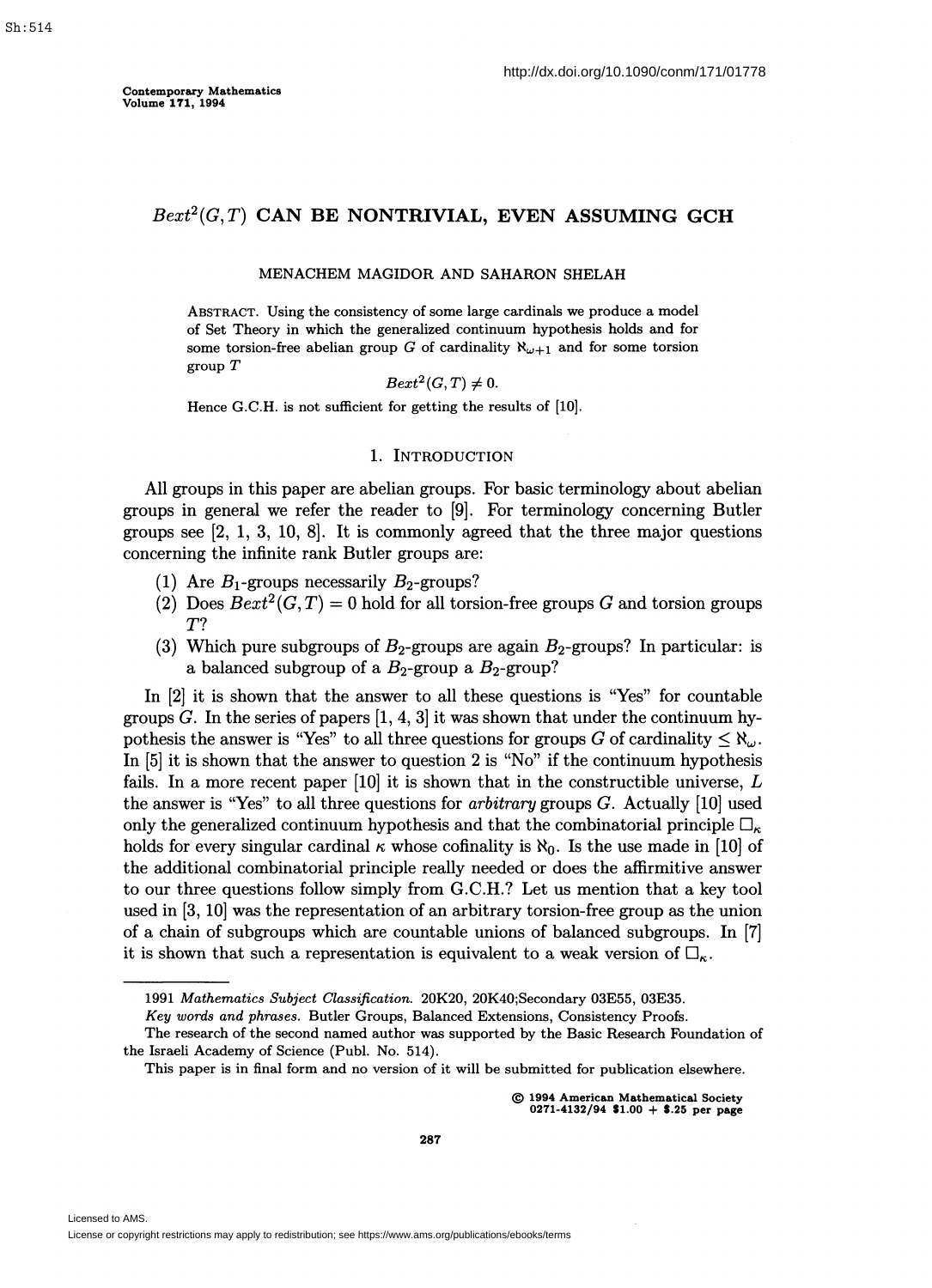In this paper we show that at least for getting an affirmitive answer to questions 2 and 3, one needs some extra set theoretic assumptions in addition to G.C.H. We do it by producing a model of Set Theory, satisfying G.C.H., in which for some torsion-free *G* of cardinality  $\aleph_{\omega+1}$  and some torsion *T*,  $Bext^2(G,T) \neq 0$ . Also in the same model there will be a balanced subgroup of a completely decomposable group which is not a  $B_2$ -group. Hence the answer to question 3 in this model is "No". The construction of the model requires the consistency of some large cardinals, which can not be avoided since getting a model in which  $\Box_{\kappa}$  fails for some singular  $\kappa$  requires assumptions stronger than the consistency of Set Theory. Let us stress that the status of question 1 is not known and it is possible (though unlikely) that the implication "every  $B_1$ -group is a  $B_2$ -group" is a theorem of Set Theory.

Since this paper is aimed at a mixed audience of set theorists and abelian group theorists it is divided into two sections with very different prerequisites. In the next section we describe the construction of the model of Set Theory with certain properties to be listed below. In the following section we shall describe how to use the listed properties to get a group *G* which will be the counterexample to  $Bext^2(G,T) = 0$ . A reader who is not familiar with standard set theoretical techniques, like forcing, can skip the set theoretic section and simply assume the properties of the model listed below. We do assume some basic Set Theory at the level introduced by [6].

We now describe the properties of the model which will be used in the construction of the counterexample to questions 2 and 3. The model will naturally satisfy G.C.H. Hence by standard cardinal arithmetic  $\aleph_{\omega}^{\aleph_0} = \aleph_{\omega+1}$ . Therefore we can enumerate all the w-sequences from  $\aleph_{\omega}$  in a sequence of order type  $\aleph_{\omega+1}$ . Let  $\langle f_{\alpha} | \alpha \langle \aleph_{\omega+1} \rangle$  be this enumeration. Let  $F_{\alpha}$  be the range of  $f_{\alpha}$ . The important property of the model is the following:

For some stationary subset S of  $\aleph_{\omega+1}$  such that every point of S has cofinality  $\aleph_1$ , and for some choice of a cofinal set  $C_\beta$  in  $\beta$  of order type  $\omega_1$ , for every  $\beta \in S$ *and for some fixed countable ordinal 8 we have:* 

(1)

$$
\bigcup_{\alpha\in D}F_\alpha
$$

*has order type*  $\delta$  *for every*  $D \subseteq C_\beta$  *which is cofinal subset of*  $C_\beta$  *and for every*  $\beta \in S$ . In particular for  $D = C_{\beta}$ 

$$
E_{\beta} = \bigcup_{\alpha \in C_{\beta}} F_{\alpha}
$$

*has order type 8.* 

- (2) If  $\beta \neq \gamma$  both in S, then  $E_{\beta} \cap E_{\gamma}$  has order type less than  $\delta$ .
- (3)  $\delta$  is an indecomposable ordinal, namely  $\delta$  can not be represented as a finite *sum of smaller ordinals. Or equivalently, 8 is not the finite union of sets of ordinals of order type less than 8.*

Denote the conjunction of all the properties above by  $(*)$ . The main theorem of Section 1 is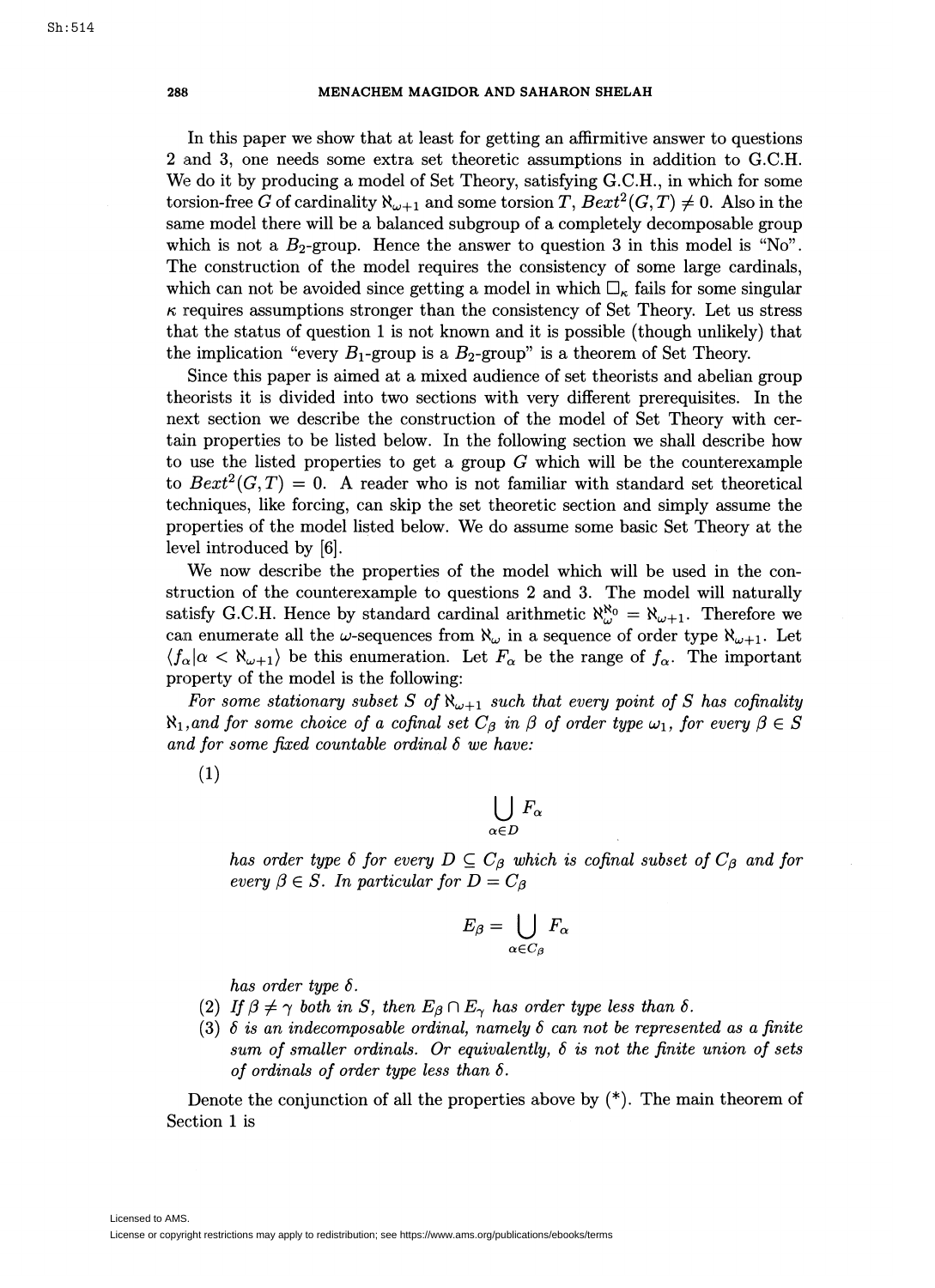$Bext^2(G, T)$  UNDER GCH 289

Theorem 1. *Assume the consistency of a supercompact cardinal. Then there is a model of Set Theory in which {\*) holds. The model also satisfies the Generalized Continuum Hypothesis.* 

The construction of the model is very close to the construction in [11]. The main tool that will be used to get in Section 3 an example of a group G satisfying  $Bext^2(G,T) \neq 0$  is the notion of  $\aleph_0$ -prebalancedness (see [8]). We are rephrasing the original definition in a form which is clearly equivalent to the original definition.

**Definition 1.** Let G be a pure subgroup of the group H. G is said to be  $\aleph_0$ *prebalanced in H if for every element*  $h \in H - G$  *there are countably many elements*  $g_0, g_1, \ldots$  of G such that for every element g of G the type (in H) of  $h-g$  is bounded *by the the union of finitely many types of the form*  $lh-g_i$  *for some natural number l. More explicitly for some*  $n, l \in \omega$ 

$$
t(h-g) \leq t(lh-g_0) \cup \ldots \cup t(lh-g_n).
$$

Also the group *G* is said to admit an  $\aleph_0$ -prebalanced chain if *G* can be represented as a continuous increasing union of pure  $\aleph_0$ -prebalanced subgroups where at the successor stages the factors are of rank 1.

We shall use the following fundamental result of Fuchs ([8]):

Theorem 2. *A torsion-free group G admits an No-prebalanced chain if and only if in its balanced projective resolution* 

$$
0 \to B \to C \to G \to 0
$$

*{where C is completely decomposable) B is a B2-group. Moreover, if CH holds, then this condition is equivalent to*  $Bext^2(G,T) = 0$  *for all torsion groups T.* 

The main result of Section 3 will be

**Theorem 3.** *If*  $(*)$  holds, then there is a torsion-free group G of cardinality  $\aleph_{\omega+1}$ *which does not admit an*  $\aleph_0$ -prebalanced chain.

Using theorem 2 we get

**Corollary 4.** If  $(*)$  holds, then there is a group G of cardinality  $\aleph_{\omega+1}$  such that  $Bext^2(G,T) \neq 0$  *for some torsion group T.* 

By using the balanced projective resolution of *G* we also get

Corollary 5. *If (\*) holds, then there is a balanced subgroup of a completely decomposable group of cardinality*  $\aleph_{\omega+1}$  *which is not a B*<sub>2</sub>-group.

Licensed to AMS.

License or copyright restrictions may apply to redistribution; see https://www.ams.org/publications/ebooks/terms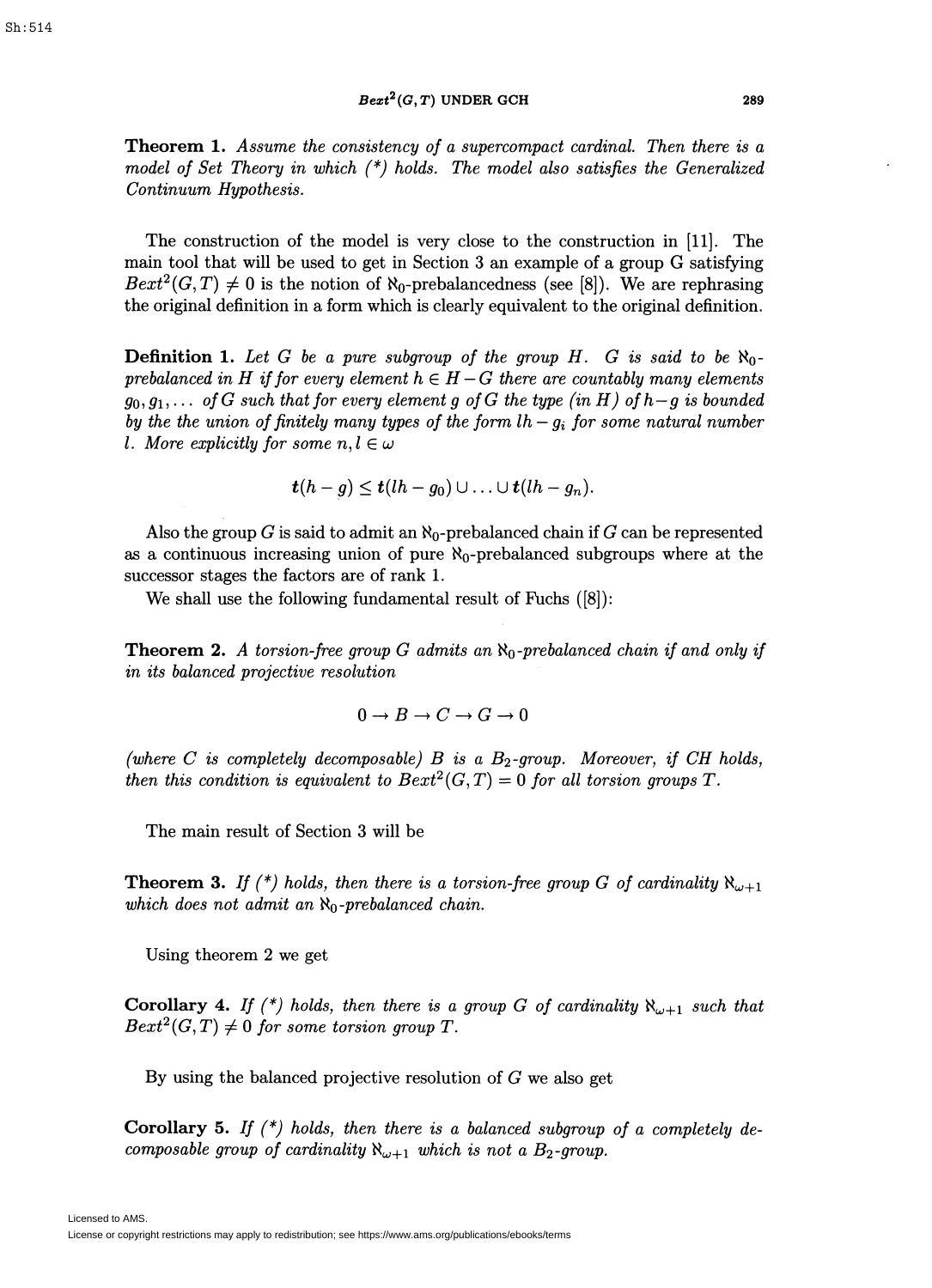## 2. THE CONSISTENCY OF (\*)

In this section we shall prove Theorem 1. We assume familiarity with some basic large cardinals notions like supercompact cardinals and some basic forcing techniques. We start from a ground model V having a supercompact cardinal  $\kappa$ . We can assume without loss of generality that *V* satisfies G.C.H. We let  $\mu = \kappa^{+\omega}$ and  $\lambda = \mu^+ = \kappa^{+\omega+1}$ . In our final model  $\mu$  will be  $\aleph_{\omega}$  and  $\lambda$  will be  $\aleph_{\omega+1}$ . It follows from the results of Menas in [12] that there is a normal ultrafilter *U* on  $P_{\kappa}(\lambda)$  such that for some set  $A \in U$  the map  $P \to \text{sup}(P)$  on *A* is one-to-one. (Recall that  $P_{\kappa}(\lambda)$  is the set of all subsets of  $\lambda$  of cardinality less than  $\kappa$ ). Fix such *U* and *A*. Also fix an enumeration  $\langle g_{\alpha} | \alpha \langle \lambda \rangle$  of all the w-sequences in  $\mu$ . Standard facts about normal ultrafilters on  $P_{\kappa}(\lambda)$  imply that the set of all  $P \in P_{\kappa}(\lambda)$  satisfying the following properties is in  $U$ :

- (1) The order type of  $P \cap \mu$  is a singular cardinal of cofinality  $\omega$  such that the order type of *P* is its successor.
- (2) For  $\alpha \in \lambda$  the range of  $g_{\alpha}$  is a subset of  $P \cap \mu$  if and only if  $\alpha \in P$ .

Hence we can assume without loss of generality that every  $P \in A$  satisfies all the above properties. Again standard arguments show that the set  $T = \{ \sup(P) \mid P \in$ A} is a stationary subset of  $\lambda$ . For  $\alpha \in T$ , let  $P_{\alpha}$  be the unique  $P \in A$  such that  $\sup(P) = \alpha$ . Note that for  $P \in A$  and  $Q \subseteq P$  we have that if *Q* is cofinal in  $\sup(P)$ , then the order type of  $Q^* = \bigcup \{range(g_\alpha) \mid \alpha \in Q\}$  is the same as the order type of  $P \cap \mu$ . This holds since otherwise  $Q^*$  has cardinality smaller than  $\delta$  =the order type of  $P \cap \mu$ . Hence, by our G.C.H. assumption, we have less than  $\delta \alpha$ 's such that the range of  $g_{\alpha}$  is in  $Q^*$ , hence less than the order type of *P*, which is a regular cardinal. Therefore *Q* must be bounded in *P.* 

For  $\alpha \in T$  the map  $\alpha \to$  the order type of  $P_\alpha \cap \mu$  maps *T* into  $\kappa$ . Hence it is fixed on some subset *S* which is still stationary in  $\lambda$ . Let  $\delta$  be the fixed value of this map on *S*. Note that for  $\alpha \in S$  the order type of  $P_{\alpha}$  is  $\delta^{+}$ .

**Claim 6.** Let  $\alpha$  and  $\beta$  be two different members of S. Then  $P_{\alpha} \cap P_{\beta} \cap \mu$  has order *type less than*  $\delta$ *.* 

*Proof.* Let  $X = P_\alpha \cap P_\beta \cap \mu$ . Note that if *g* is an  $\omega$ -sequence from *X*, then  $g = g_\rho$ for some  $\rho \in P_\alpha \cap P_\beta$ . If *X* has order type  $\delta$ , then (using the fact that  $\delta$  is a singular cardinal of cofinality  $\omega$ ) we have  $\delta^+$   $\omega$ -sequences from *X*, so that  $P_\alpha \cap P_\beta$  must have order type which is at least  $\delta^+$ . Since the order type of both  $P_\alpha$  and  $P_\beta$  is  $\delta^+$ ,  $P_\alpha$ . and  $P_\beta$  must have the same sup. This is a contradiction.  $\Box$ 

The model which will witness  $(*)$  will be obtained from V by collapsing  $\delta$  to be countable, followed by the collpasing all the cardinals between  $\delta^{++}$  and  $\kappa$  to have cardinality  $\delta^{++}$ . Denote the resulting model by  $V_1$ . Note since *V* satisfies G.C.H. then the resulting model satisfies G.C.H. Also  $\delta$  is of course countable,  $\delta^+$  is  $\aleph_1$  ,  $\mu$ is  $\aleph_{\omega}$  and  $\lambda$  is  $\aleph_{\omega+1}$ . Since the cardinality of the forcing notion is  $\kappa < \lambda$ , S is still a stationary subset of  $\lambda$ . Note that now we have for every  $\alpha \in S$  that the cofinality of  $\alpha$  is  $\aleph_1$ . In order to verify (\*) in the resulting model we fix an enumeration  $\langle f_{\gamma} | \gamma \langle \lambda \rangle$  of all the *w*-sequences from  $\aleph_{\omega} = \mu$ . And as in the previous section let  $F_{\gamma}$  be the range of  $f_{\gamma}$ . (Note that in  $V_1$  there are new  $\omega$ -sequences so that the enumeration  $\langle g_{\gamma} | \gamma \langle \lambda \rangle$  we had in *V* enumerates only a subset of the set of all w-sequences). For  $\gamma < \lambda$  let  $\eta(\gamma)$  be the unique  $\eta$  such that  $g_{\gamma} = f_{\eta}$ . Without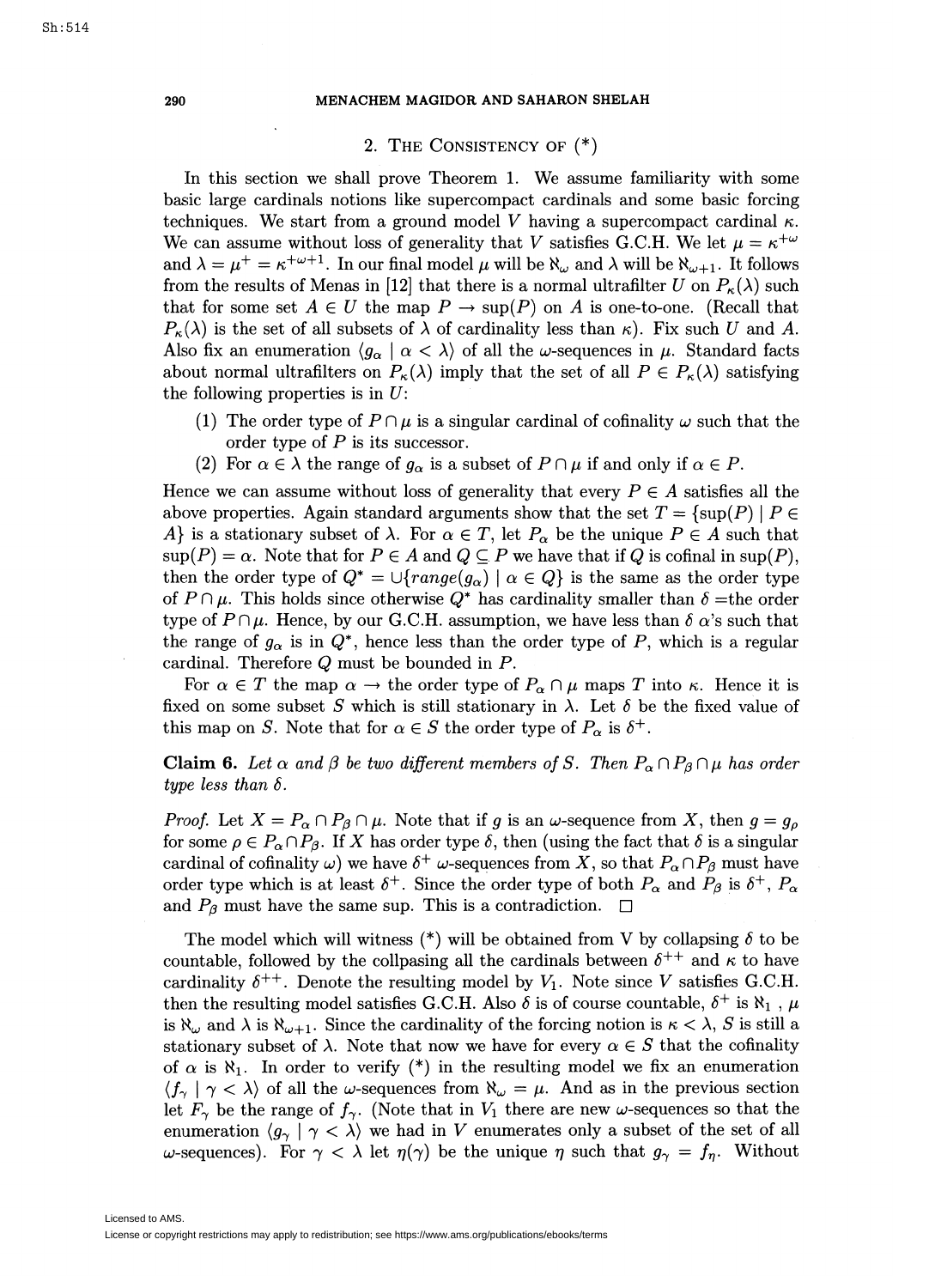$Bext^2(G, T)$  UNDER GCH 291

loss of generality (by reducing *S* to a subset which is still stationary in  $\lambda$ ) we can assume that for  $\alpha \in S$  if  $\gamma < \alpha$ , then  $\eta(\gamma) < \alpha$ . We can also assume without loss of generality that for  $\alpha \in S$ ,  $Q_{\alpha} = {\eta(\gamma) \mid \gamma \in P_{\alpha}}$  is cofinal in  $\alpha$ . This follows since the set  $\{\alpha \in S \mid Q_{\alpha} \text{ is bounded in } \alpha\}$  is not stationary. So for each  $\alpha \in S$  pick  $C_{\alpha}$  which is cofinal in  $Q_{\alpha}$  and has order type  $\aleph_1 = \delta^+$ . We claim that *S*,  $\delta$  and  $\langle C_\alpha \mid \alpha \in S \rangle$  are witnesses to the truth of  $(*)$  in  $V_1$ . As in the introduction we put

$$
E_{\alpha} = \bigcup_{\gamma \in C_{\alpha}} F_{\gamma}.
$$

Since we clearly have G.C.H. in  $V_1$ , since S is stationary and since  $\delta$  is an indecomposable ordinal (it is a cardinal in  $V!$ ), we are left with verifying the following claim:

## Claim 7. *In* Vi

A: *For*  $\alpha \neq \beta \in S$   $E_{\alpha} \cap E_{\beta}$  has order type less than  $\delta$ . **B:** *If*  $D \subseteq C_\alpha$  *is cofinal in*  $\alpha$ , *then*  $\bigcup \{F_\gamma \mid \gamma \in D\}$  *has order type*  $\delta$ *.* 

*Proof.* Clause A follows immediately from the fact that for  $\alpha \in S$ ,  $E_{\alpha} \subseteq P_{\alpha} \cap \mu$ , hence  $E_{\alpha} \cap E_{\beta} \subseteq P_{\alpha} \cap P_{\beta} \cap \mu$  and the last set has order type less than  $\delta$  if  $\alpha \neq \beta$ .

For proving B note that if  $D \subseteq C_\alpha$  is cofinal in  $\alpha$ , then the set  $F = {\gamma \mid \eta(\gamma) \in D}$ is a subset of  $P_{\alpha}$  of cardinality  $\aleph_1 = \delta^+$ . Our forcing is an iteration of two forcing notions where the first is of cardinality (in *V*)  $\delta$  and the second is  $\delta^{++}$  closed, hence it introduces no new sets of ordinals of order type  $\delta^+$ . So F contains a subset  $Q \in V$  of cardinality  $\delta^+$ . *Q* must be cofinal in  $P_\alpha$  since  $P_\alpha$  has order type  $\delta^+$ , so by a previous remark  $\cup \{range(g_{\gamma}) \mid \gamma \in Q\}$  has order type  $\delta$ . But this last set is clearly a subset of  $\cup \{F_{\rho} \mid \rho \in D\}$ , so this set clearly has order type at least  $\delta$ . It can not have order type greater than  $\delta$  since it is a subset of  $P_\alpha \cap \mu$ .  $\square$ 

## 3. A GROUP WHICH DOES NOT ADMIT AN  $\aleph_0$ -PREBALANCED CHAIN

In this section we prove Theorem 3. So we assume (\*). Fix the enumeration  $\langle f_\alpha | \alpha < \aleph_{\omega+1} \rangle$  of the  $\omega$ -sequences from  $\aleph_\omega$ . Let  $F_\alpha$  be the range of  $f_\alpha$ . Also fix the stationary subset *S* of  $\aleph_{\omega+1}$ , the countable ordinal *δ* and for  $\beta \in S$  a set  $C_{\beta}$ cofinal in  $\beta$ , which witness the truth of (\*). As in the statement of (\*) (for  $\beta \in S$ ) let

$$
E_{\beta} = \bigcup_{\alpha \in C_{\beta}} F_{\alpha}.
$$

We know that the order type of  $E_\beta$  is  $\delta$ . Since  $\delta \times \omega$  is countable we can assign to every pair  $\mu < \delta, n < \omega$  a unique prime number  $p_{\mu}^{n}$ .

We are ready to define the group  $G$  that will not admit a chain of  $\aleph_0$ -prebalanced subgroups. For each  $\alpha < \aleph_{\omega+1}$  and  $\beta \in S$  fix distinct symbols  $x_{\alpha}$  and  $y_{\beta}$ . The group *G* is a subgroup of

$$
\sum_{\alpha<\aleph_{\omega+1}}\oplus \boldsymbol{Q} x_{\alpha} \oplus \sum_{\beta\in S}\!\! \oplus \boldsymbol{Q} y_{\beta}.
$$

*G* is generated by  $x_{\alpha}$  for  $\alpha < \aleph_{\omega+1}$ , by  $y_{\beta}$  for  $\beta \in S$  and by  $\frac{1}{p^n_{\alpha}}(y_{\beta} - x_{\alpha})$  provided  $\alpha$  is in  $C_{\beta}$  and the  $f_{\alpha}(n)$  is the  $\mu$ -th member of  $E_{\beta}$ . For  $\delta < \aleph_{\omega+1}$  let  $G_{\delta}$  be the subgroup of *G* generated by  $x_{\alpha}, y_{\gamma}$  and  $\frac{1}{p_{\mu}^{n}}(y_{\gamma}-x_{\alpha})$  where  $\alpha$  and  $\gamma$  are less than  $\delta$ .

Licensed to AMS.

License or copyright restrictions may apply to redistribution; see https://www.ams.org/publications/ebooks/terms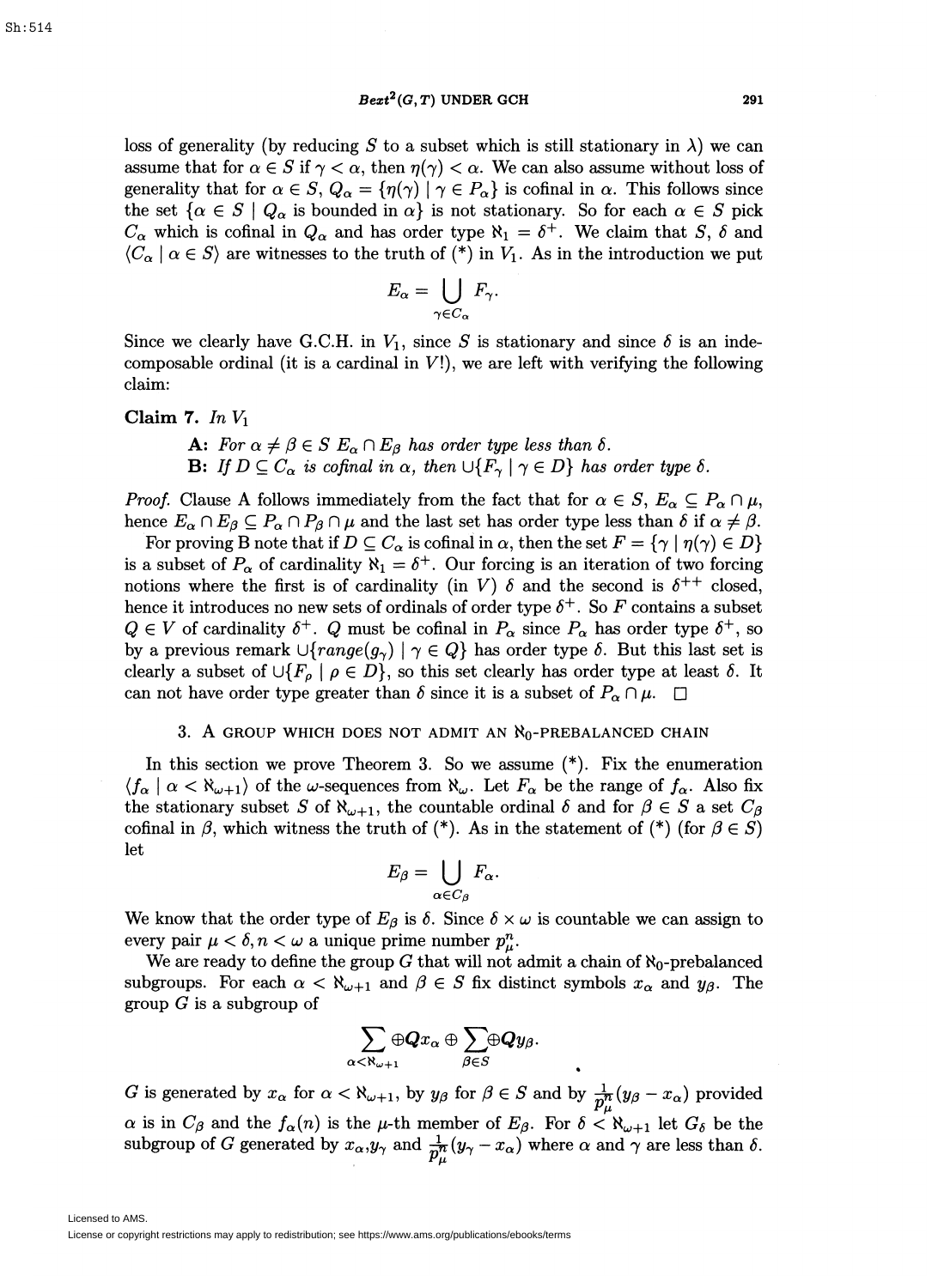The sequence  $\langle G_{\delta} | \delta \langle \mathbb{R}_{\omega+1} \rangle$  is a filtration of *G* into a continuous chain of smaller cardinality. If  $G$  allows an  $\aleph_0$ -prebalanced chain, then by standard arguments, the set of  $\delta < \aleph_{\omega+1}$  such that  $G_{\delta}$  appears in the  $\aleph_0$ -prebalanced chain contains a closed unbounded subset of  $\aleph_{\omega+1}$ . This will imply, since *S* is stationary in  $\aleph_{\omega+1}$ , that for some  $\beta \in S$ ,  $G_{\beta}$  is  $\aleph_0$  prebalanced in *G*. The fact that we get a contradiction and that *G* does not allow an  $\aleph_0$ -prebalanced chain follows from:

# **Claim 8.** For  $\beta \in S$ ,  $G_{\beta}$  is not an  $\aleph_0$ -prebalanced subgroup of G.

*Proof.* Assume that for some fixed  $\beta \in S$ ,  $G_{\beta}$  is  $\aleph_0$ -prebalanced in *G*. We apply the definition of  $\aleph_0$ -prebalancedness for  $y_\beta$  and get a sequence of elements  $z_n \in G_\beta$ such that for every element *z* of  $G_{\beta}$  there are *e* and *l* such that

$$
t(y_{\beta}-z)\leq t(ly_{\beta}-z_0)\cup\ldots\cup t(ly_{\beta}-z_e).
$$

 $C_{\beta}$  has order type  $\aleph_1$  and hence for some fixed *e* and *l* we get that the set

(1) 
$$
D = \{ \alpha \in C_{\beta} \mid t(y_{\beta} - x_{\alpha}) \leq t(ly_{\beta} - z_0) \cup ... \cup t(ly_{\beta} - z_e) \}
$$

is unbounded in  $C_{\beta}$ . It means that for  $\alpha \in D$  there is a natural number  $d_{\alpha}$  such that if *p* is a prime number greater than  $d_{\alpha}$  and *p* divides  $y_{\beta} - x_{\alpha}$ , then *p* divides  $ly_{\beta}-z_i$  for some  $0 \leq i \leq e$ . Without loss of generality we can assume that for  $\alpha \in D$ ,  $d_{\alpha}$  is some fixed natural number *d*. Let  $D^* = \bigcup_{\gamma \in D} F_{\gamma}$ . We know that  $D^* \subseteq E_\beta$  and that the order type of  $D^*$  is  $\delta$ . We need the following lemma.

**Lemma 9.** Let z be a member of  $G_{\beta}$  with

$$
z = \sum_{i=1}^k r_i x_{\alpha_i} + \sum_{j=1}^g s_j y_{\beta_j},
$$

*where*  $r_i, s_j \in \mathbf{Q}$  and  $\alpha_i, \beta_j < \beta$  for  $1 \leq i \leq k, 1 \leq j \leq g$ . Assume also that  $ly_\beta - z$ *is divisible (in G) by*  $p_\mu^n$  *where*  $p_\mu^n > l$ . Then either for some  $1 \leq j \leq g$ , the  $\mu$ -th *member of E<sub>β</sub> is the same as the*  $\mu$ *-th member of E<sub>β<sub>i</sub></sub> or for some*  $1 \le i \le k$ , the  $\mu$ -th member of  $E_\beta$  is in  $F_{\alpha_i}$ .

*Proof.* By assumption  $ly_{\beta} - z$  is divisible by  $p = p_{\mu}^{n}$  in *G*. Hence

(2) 
$$
ly_{\beta}-z=p(\sum_{m=1}^f r_m x_{\gamma_m}+\sum_{t=1}^u s_t y_{\eta_t}+\sum_{q=1}^v \frac{w_q}{p_q}(y_{\nu_q}-x_{\xi_q})).
$$

where the  $r_m$ 's, the  $s_t$ 's and the  $w_q$ 's are integers.

Let us define a (bipartite) graph *P,* whose nodes are all the symbols *(x's* and *y's*) appearing in equation 2, where  $y_{\rho}$  is connected by an edge to  $x_{\zeta}$  iff for some  $1 \leq q \leq v, \ \rho = \nu_q, \ \zeta = \xi_q \ \text{and} \ \pmb{p}_q = \pmb{p}.$  Let W be the connected component of  $y_\beta$  in *P* and let  $a \in \mathbf{Q}$  be the sum of all the coefficients in the right side of equation 2 of symbols in *W. a* is easily seen to be a member of  $pQ_p$ , where  $Q_p$  is the ring of rationals whose denominators are prime to *p.* This is true because the only summands on the right side of 2, that can possibly add to *a* a rational number which is not in  $pQ_p$ , is of the form  $\frac{w_q}{p_q}(y_{\nu_q} - x_{\xi_q})$  where  $p_q = p$ . But in this case  $y_{\nu_q}$  and  $x_{\xi_q}$  are connected by an edge of *P*, so they are both in *W* or both outside of *W.* In both cases the contribution of this summand to *a* is 0.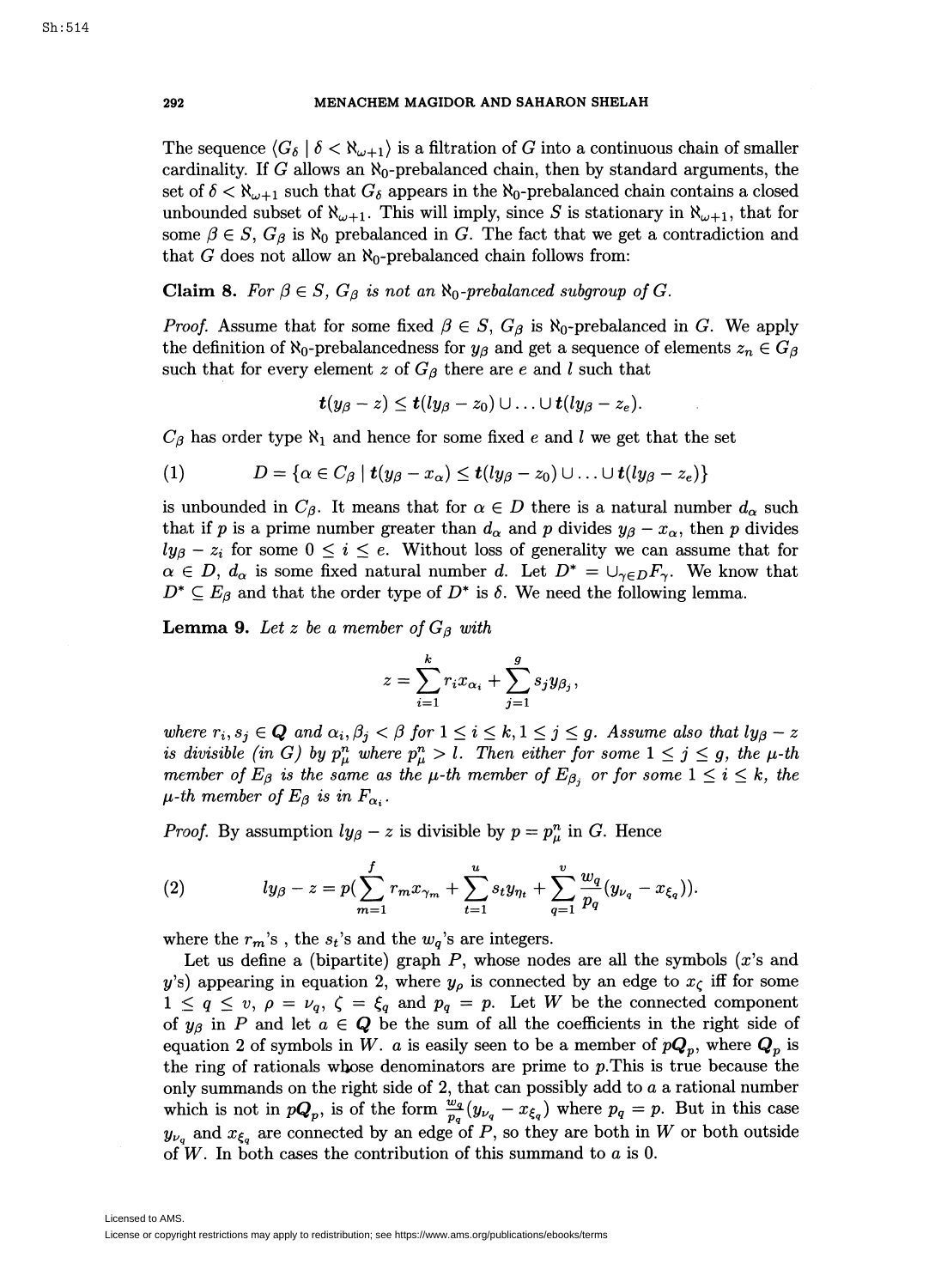We use the fact that the sum of the coefficients of symbols in *W* must be the same for the left side and the right side of 2. Of course  $y_{\beta} \in W$  and its coefficient in equation 2 is *l* which is not in  $pQ_p$ , so there must be a symbol in *W* appearing in the representation of *z*, so that either  $x_{\alpha_i} \in W$  for some  $1 \leq i \leq k$ , or  $y_{\beta_i} \in W$ for some  $1 \leq j \leq g$ . Our lemma will be verified if we prove

# **Claim 10.** (1) *If*  $y_\eta \in W$ , then the  $\mu$ -th member of  $E_\eta$  is the same as the  $\mu$ -th *member of*  $E_\beta$ *.*

(2) If  $x_{\gamma} \in W$ , then  $f_{\gamma}(n)$  is the  $\mu$ -th member of  $E_{\beta}$ .

*Proof.* The proof is by induction on the length of the path in *P* leading from  $y_{\beta}$ to the symbol  $y_n$  and  $x_\gamma$  respectively. If this length is 0, we are in the case where the symbol is  $y_n = y_\beta$ , and the claim is obvious. For the induction step, in the first case we are given  $y_{\eta}$ . Let  $x_{\gamma}$  be the element preceding  $y_{\eta}$  in the path leading from  $y_{\beta}$  to  $y_{\eta}$ . By the induction assumption  $f_{\gamma}(n)$  is the  $\mu$ -th member of  $E_{\beta}$ .  $x_{\gamma}$  and  $y_{\beta}$ are connected by an edge of *P*, so that  $\frac{1}{n^h}(y_n-x_i)$  is one of the generators of *G*. Hence  $\gamma \in C_{\eta}$  and  $f_{\gamma}(n)$  is the  $\mu$ -th member of  $E_{\eta}$ , and the claim is verified in this

case. The other case (the  $x_{\gamma}$  case) is argued similary where  $y_{\eta}$  is now the element in the path preceding  $x_{\gamma}$ .  $\Box$ 

 $\Box$ 

For  $z \in G_\beta$  let  $S(z)$  be the set of all elements  $\gamma$  of  $E_\beta$  such that for some  $\mu < \delta$ and  $n \in \omega$ ,  $\gamma$  is the  $\mu$ -th member of  $E_\beta$  and  $ly_\beta - z$  is divisible in *G* by  $p_\mu^n$  where  $p_{\mu}^{n} > l$ . It follows from lemma 9 that for  $z \in G_{\beta}$ ,  $S(z)$  is included in a finite union of singletons and of sets of the form  $E_{\eta} \cap E_{\beta}$  for  $\eta < \beta$ . So  $S(z)$  is a finite union of sets of order type less than  $\delta$ .  $\delta$  is an indecomposable ordinal, so for  $z \in G_\beta$  the order type of  $S(z)$  is less than  $\delta$ . By definition of *D*, every element of  $D^*$ , except possibly finitely many, is in  $\bigcup_{0 \leq i \leq e} S(z_i)$ . This is because there are only finitely many members of  $E_\beta$  such that if  $\gamma$  is the  $\mu$ -th member of  $E_\beta$ , then  $p_\mu^n \leq \max(d, l)$ for some *n*. So if  $\gamma \in D^*$  is not one of these finitely many elements, say  $\gamma$  is the  $\mu$ -th member of  $E_{\beta}$ , then  $p_{\mu}^{n} > \max(d, l)$ . Now  $\gamma = f_{\alpha}(n)$  for some  $\alpha \in D$  and a natural number *n*, and hence  $p_{\mu}^{n}$  divides  $y_{\beta} - x_{\alpha}$ , which implies by equation 1 and the definition of *d* that  $p_{\mu}^{n}$  divides  $ly_{\beta} - z_{i}$  for some  $1 \leq i \leq e$ . We got that  $D^*$  is a finite union of sets of order type less that  $\delta$ , and hence  $D^*$  has order type less than  $\delta$ . We got a contradiction.  $\square$ 

#### **REFERENCES**

- 1. .U. Albrecht and P. Hill, *Butler groups of infinite rank,* Czech. Math. J. 37 (1987), 293-309.
- 2. L. Bican and L. Salce, *Infinite rank Butler groups,* Lecture Notes In Mathematics, vol. 1006, Springer, 1983.
- 3. M. Dugas, P. Hill, and K. M. Rangaswamy, *Infinite rank Butler groups II*, Trans. Amer. Math. Soc. 320 (1990), 643-664.
- 4. M. Dugas and K. M. Rangaswamy, *Infinite rank Butler groups*, Trans. Amer. Math. Soc. 305 (1988), 129-142.
- 5. M. Dugas and R. Thome, *The functor Bext under the negation of CH,* Forum Math. 3 (1991), 23-33.
- 6. P.C. Eklof and A.H.Mekler, *Almost free modules,* North-Holland, 1990.
- 7. M. Foreman and M. Magidor, *A version of weak* D, to appear.
- 8. L. Fuchs, *A survey of Butler groups of infinite rank,* this volume.
- 9. \_\_\_\_, *Infinite abelian groups*, vol. I, Academic Press, New York and London, 1970.

Licensed to AMS.

License or copyright restrictions may apply to redistribution; see https://www.ams.org/publications/ebooks/terms